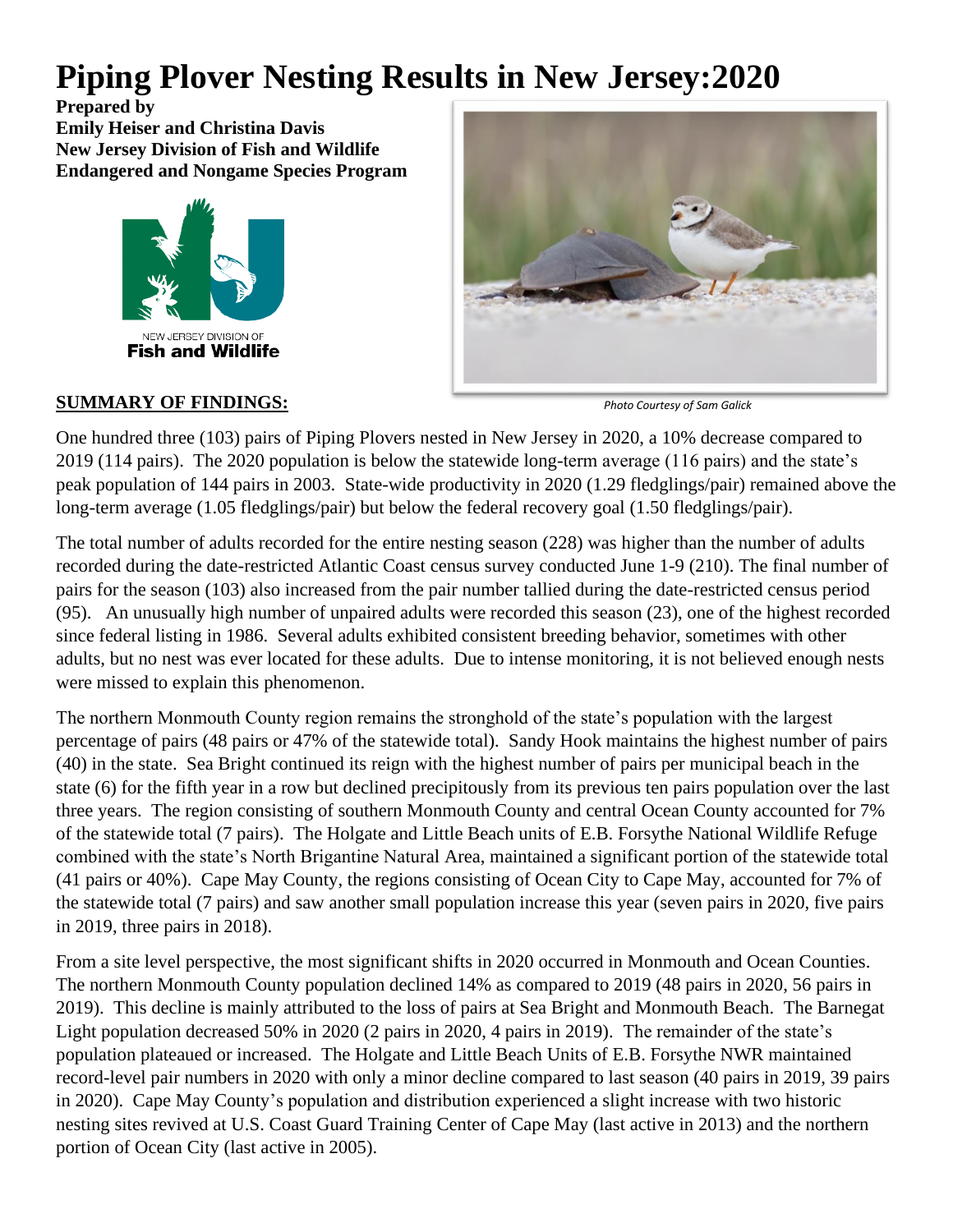Pairs nested at 20 sites statewide in 2020 with two sites gained and nine sites lost – the most deserted nesting areas recorded since federal listing. Several deserted nesting sites hosted only one pair in 2019 so they were vulnerable to being lost. New Jersey Division of Fish and Wildlife (NJDFW) monitored ten of the active nesting sites (50% of the sites statewide), accounting for 24 nesting pairs (23% of the nesting pairs statewide). NJDFW typically monitors approximately half of the state's nesting sites but the total number of active pairs monitored dropped in 2020, reversing an upward trend from the previous five years. The majority of the state's population remained on federal property (79 pairs or 77% of the statewide total).

Statewide pair-nest success (the percentage of pairs that successfully hatch at least one nest) was low this year (69%) mainly due to COVID-19 challenges. Sandy Hook was unable to utilize predator exclosures on nests due to their COVID-19 protocols on social-distancing (98% pair-nest success in 2019 versus 53% pair-nest success in 2020). Elsewhere in the state, pair-nest success increased at nearly every site compared to 2019. At NJDFW-monitored sites, pair-nest success (83%) was up from 2019 (73%) and was well above the long-term average (68%).

The cause of nest failure was determined in 59 of the 82 failed nesting attempts statewide (72%). Depredation was the leading cause of nest failure (38 or 46%) in the state for the eighth consecutive year. Of the depredated nests, nearly half (18 or 47%) were lost to mammals and the majority of those (14 or 78%) were lost to red fox. The remainder of mammalian depredated nests were lost to opossum (three or 17%) and raccoon (one or 5%). Avian depredation by crow, gull and undetermined avian species was found to be the cause of six nest losses (16%). The remaining depredated nests were lost to ghost crab (one or 3%) or unknown predator species (13 or 34%). Flooding was responsible for 15 nest losses or 18% of the total failed nesting attempts. Nest abandonment was lower in 2020 (four or 5%) and notably just one of those was exclosed. Nest loss due to eggs being blown over or buried led to two failures (3%). The cause of nest failure could not be determined in 23 (28%) nest losses. This is markedly higher than in previous years and could be partially due to the challenges managers faced with COVID-19 restrictions on field staff.

The statewide fledgling rate, which includes data collected and provided by all state cooperators, was 1.29 fledglings/pair. This is a slight increase in productivity compared to 2019 (1.24 fledglings/pair) but remains below the productivity goal (1.50 fledglings/pair) established by the USFWS Recovery Plan for Atlantic Coast Piping Plovers. Looking at long-term trends, statewide productivity has remained above 1.00 fledglings/pair for an unprecedented seven consecutive years. This has historically not been the case in New Jersey with productivity dipping as low as 0.39 fledglings/pair (1997). Statewide productivity is slightly above the 1.245 fledglings/pair range-wide threshold for population maintenance also established in the Recovery Plan. NJDFW-monitored sites were well above 2019 (1.09 fledglings/pair) with a productivity of 1.54 fledglings/pair and above the long-term average (0.97 fledglings/pair). This is only the fourth time since federal listing that NJDFW-monitored sites exceeded the Recovery Plan's goal of 1.50 fledglings/pair. Identifying factors contributing to chick mortality remains difficult as scant evidence is typically left behind.

Productivity varied considerably by individual site and region. Overall productivity was higher in nearly every region when compared to 2019. However, Monmouth County saw a decline in productivity (0.99 fledglings/pair in 2020 versus 1.23 fledglings/pair in 2019) but still contributed 34% of the total fledged chicks this season. Sandy Hook's productivity declined significantly (0.78 fledglings/pair in 2020 versus 1.29 fledglings/pair in 2019) which is mostly explained by the decrease in hatched nests due to COVID-19 regulations on exclosure use. While Sea Bright's pair number decreased, productivity increased (2.17 fledglings/pair in 2020 versus 1.30 fledglings/pair in 2019). Ocean County municipal and state properties (Island Beach State Park and Barnegat Light) maintained a high level of productivity with 1.67 fledglings/pair. Notably, Barnegat Light saw its highest productivity since 2015 (2.50 fledglings/pair). The Holgate, Little Beach, and North Brigantine Natural Area region maintained a strong level of productivity (1.68 fledglings/par) and the highest productivity it has had since 2014. This area contributed 52% of the total fledged chicks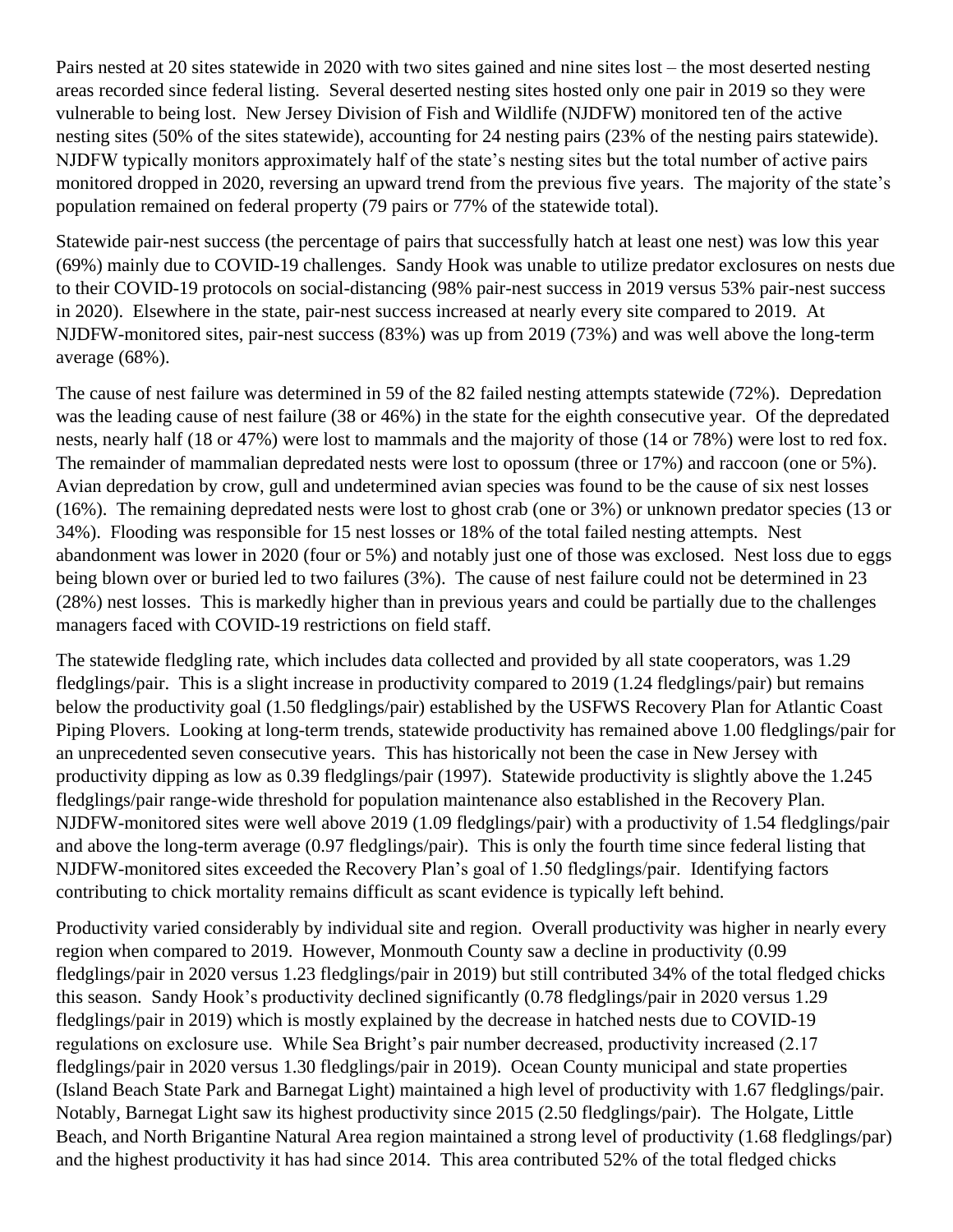produced in 2020. Cape May County continues to increase in pair numbers and productivity (0.86 fledglings/pair in 2020 versus 0.60 fledglings/pair in 2019) but still falls below the long-term statewide productivity average (1.05 fledglings/pair).

## **DISCUSSION and CONCLUSION:**

After a promising increase in the breeding pair population in 2019 (114 pairs), New Jersey saw a 10% decline in pair numbers in 2020 (103 pairs). Looking at pair numbers over the last decade, New Jersey appears to have a population in flux, with sharp increases and decreases every few years. In 2020, pair number dropped across all regions of the state, except in Cape May County where there was a modest two pair increase. The greatest drop in pairs was observed in Monmouth County where several municipal sites that held small populations (one to two pairs) in 2019 were deserted. Marked birds that were once observed nesting at Sea Bright and other municipal beaches in Monmouth County were noted at Sandy Hook where, presumably, habitat is preferred due to limited disturbance and other optimal habitat features. This does not account for all pairs lost on municipal beaches from 2019 to 2020 but may account for some of the pair number shifts. However, this shift did not contribute to a population gain at Sandy Hook, indicating that site may be losing pairs overall.

New Jersey has long struggled to meet the 1.50 fledglings/pair goal set forth by the Recovery Plan, only once hitting the goal in 2018. When correlating pair number to productivity, no consistent pattern emerges. There are periods in the mid-2000s when the population was similarly positioned, but with much lower productivity. New Jersey has attained relatively high productivity for seven consecutive years (ranging from 1.24 fledglings/pair to 1.51 fledglings/pair), but the population has not responded as expected, given previous correlations of pair number and productivity. Instead, pair numbers have increased only marginally and been stricken with steep declines in between periods of gains. Whether rising or falling, they have stayed well below the peak of 144 pairs recorded in 2003. It should be noted that a high number of individuals (23) were observed this season without a mate and/or confirmed nest. If added to the total number of adults in 2020, this number reflects the pair number of 2019 (114 pairs). This is another curious pattern that has emerged in recent years (2017 and 2018) when the pair number is low. It is not fully understood why these individuals are not attempting to nest. Identifying and addressing factors contributing to pair recruitment and retention is paramount to move New Jersey away from instability and towards recovery of this species.

Federal lands such as Gateway National Recreation Area's Sandy Hook Unit and E.B. Forsythe National Wildlife Refuge's Holgate and Little Beach Units have consistently maintained the majority of the state's population over the last decade. In 2020, the two areas combined held 77% of the state's breeding pairs and 73% of all chicks fledged. Holgate, which saw drastic and positive habitat modification after Hurricane Sandy in 2012, has continued to host successful pairs and produce chicks. The population more than doubled at Holgate in 2019 and they sustained that in 2020. These sites play the most critical role in the recovery of this species in the state.

State-owned and municipal nesting sites strive to mimic the optimal conditions on federal lands but are often plagued by disturbance due to high recreational use. Barnegat Light and Corson's Inlet State Park both achieved successes in the conservation and management of Piping Plovers this year. Led by Rutgers University and Conserve Wildlife Foundation of New Jersey, Barnegat Light underwent a multi-scale habitat restoration project that was completed in winter 2020. Forty acres of land were cleared of dense, woody vegetation and a large foraging pond was added to the site creating prime Piping Plover habitat free of recreational disturbance. Of the two pairs nesting at Barnegat Light in 2020, both were utilizing habitat in the restoration area and none were nesting on the highly recreated front beach habitat. While data analysis of habitat use is ongoing, chicks that hatched in the restoration area foraged in the newly created pond 78% of the time they were observed this year. Seven chicks fledged from Barnegat Light and this was the highest productivity (2.50 fledglings/pairs) recorded there in five years. In Cape May County, Corson's Inlet State Park is part of an unmodified inlet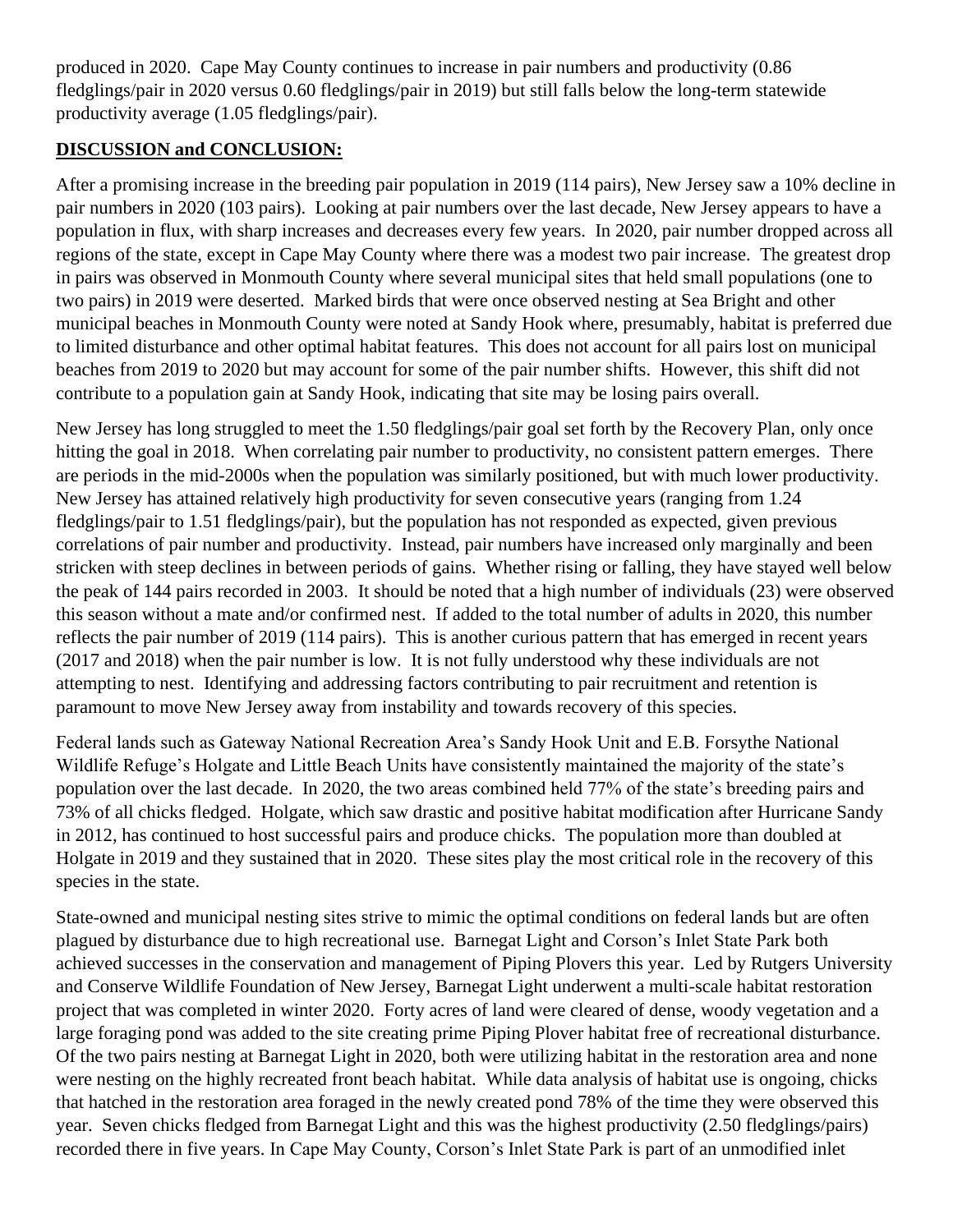system that saw a return of Piping Plovers last year for the first time in a decade. Corson's Inlet has a history of struggling to fledge chicks and pairs often failed due to depredation and high levels of recreational use. Two pairs nested there in 2020 and the first brood was regularly observed attempting to forage on the backside inlet but was unable due to pedestrians and boats landed in the area. Through a partnership with the Division of Parks and Forestry (NJDPF), NJDFW worked to implement a closure of the heavily recreated bayside habitat to boat landing and pedestrian use ahead of the second pair's nest hatching. The closure was approximately 220m of low-wave energy foraging habitat and was manned by volunteers, NJDFW and NJDPF employees. The chicks were noted using that area undisturbed for several hours at a time and were observed there in approximately 60% of the brood locations recorded this year. The first pair (pre-closure) did not fledge any chicks and the second pair (post-closure) fledged two chicks. NJDFW must continue to utilize strategies like these (restoration and intense management) to successfully simulate conditions like those on federal properties.

COVID-19 played a significant and challenging role in the management and monitoring of Piping Plovers this year. All cooperators reported staffing challenges with delayed start dates and social distancing protocols on staff's ability to accomplish "teamwork" tasks. Volunteer programs were delayed, and intern use was ultimately terminated. This was particularly felt at Sandy Hook where exclosure use was null and therefore, nest success was significantly impacted. Sandy Hook typically excloses approximately 100% of their nests leading to high nest hatch rates. No nests were exclosed in 2020 leading to a nearly 50% decline in nest success. In addition to staffing troubles impacting management strategies, COVID-19 caused an influx of people to the coastline. All cooperators indicated that this was one of the busiest seasons on record. This made managing Piping Plovers extremely difficult for field staff working on sites that were open to the public. Spring fencing was especially challenging with travel restrictions, staffing delays, and an increase of beachgoers in what is typically a quieter portion of the season. Outreach suffered significantly as volunteers were delayed and staff struggled to interact with people while practicing social distancing.

It was a challenging season for all cooperators in the state due to COVID-19. However, the strong foundation of partnerships on the federal, state, municipal, non-profit, and university levels proved to be resilient and adaptive. Productivity was strong for the seventh consecutive year and can partly be attributed to species managers relying on each other for innovative habitat management strategies. The decline in pair numbers continues to trouble biologists throughout the state working on this species. Factors contributing to this decline remain complex and likely vary widely year-to-year. Sea-level rise, habitat loss, human alteration of the coastline, and human subsidized predators are just a few of the challenges New Jersey faces. Continued research addressing the pair instability in New Jersey is needed if the state population is going to move towards recovery. NJDFW remains committed to recovering Piping Plovers in the most densely populated state in the nation.

#### **LITERATURE CITED:**

U.S. Fish & Wildlife Service. 1996. Piping Plover (Charadrius melodus), Atlantic Coast Population, Revised Recovery Plan. Hadley, MA. 258 pp.

#### **ACKNOWLEDGEMENTS:**

New Jersey's Piping Plover Project would not be possible without the support of many biologists, technicians, and volunteers throughout the state. We specifically would like to thank: T. Pover, A. Breed, R. Arsenault, J. Amesbury, D. Weber, T. Demirdjian, M. Heine, M. Lyon, M. Emich, B. Maslo, L. Tedesco, L. Ferguson, B. Morey, S. Collins, D. Mizrahi, N. Tsipoura, M. Roach, E. Wilmoth, V. Rettig, V. Turner, J. Smith, R. Albers, E. Betancourt, E. Casper, W. Kaselow, A. Parnas, S. Pajak, F. Nebenburgh, P. Rafferty, E. Schrading, W. Walsh, M. Kolk, G. Garbaravage, A. Guikema, A. Randall, D. Noe, C. Coritz, E. Hendrickson, L. McCay, P. Manzelmann, W. Reinert, J. Clayton, C. Welch, K. Scott, H. Hanlon, M. Norman, W. McBride, T. Nichols, L. Clark, K. Clark, J. Heilferty, D. Rivel, J. Verhagen, A. Previte, R. Previte, T. Bowers, R. DeRousse, W. Morley, G. Browne, C. Brown, P. Lang, K. Knutsen, R. Fanning, L. Fanning, P. Capone, and J. Corrigan.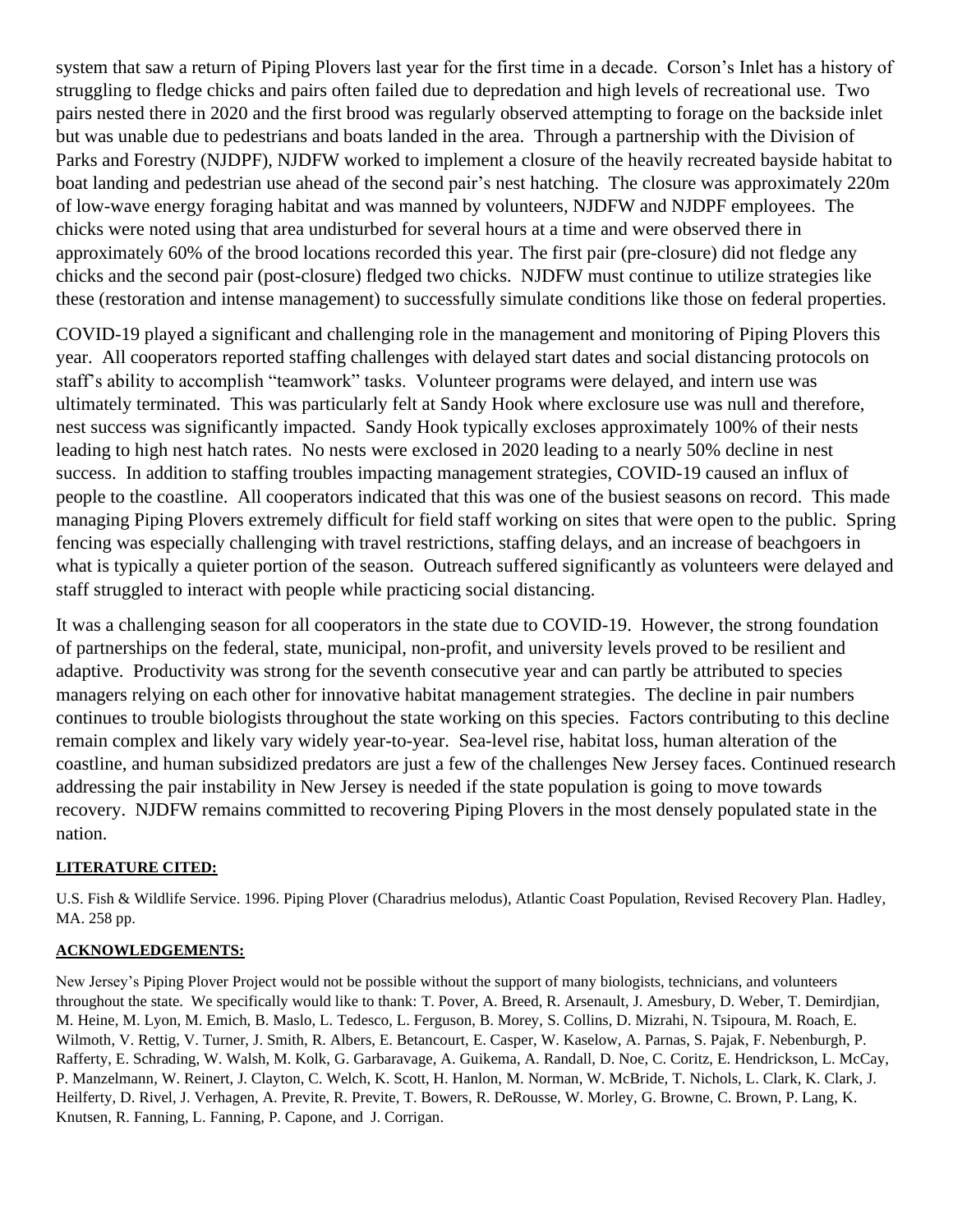|  |  | Table 1. Number of pairs of Piping Plovers at New Jersey nesting sites: 2011-2020 |  |  |
|--|--|-----------------------------------------------------------------------------------|--|--|
|  |  |                                                                                   |  |  |

|                                     | 2011             | 2012             | 2013             | 2014             | 2015             | 2016             | 2017             | 2018             | 2019             | 2020             |
|-------------------------------------|------------------|------------------|------------------|------------------|------------------|------------------|------------------|------------------|------------------|------------------|
| Sandy Hook NRA                      | 49               | 50               | 43               | 47               | 53               | 51               | 40               | 38               | 41               | 40               |
| Coast Guard                         | $\overline{4}$   | 4                | 3                | 4                | 3                | 5                | 3                | 3                | 3                | $\overline{2}$   |
| North Beach                         | 14               | 14               | 13               | 14               | 15               | 14               | 13               | 11               | 10               | 11               |
| <b>North Beach Recreational</b>     | $\Omega$         | $\boldsymbol{0}$ | $\boldsymbol{0}$ | $\boldsymbol{0}$ | $\boldsymbol{0}$ | 1                | 1                | 1                | 3                | $\overline{2}$   |
| North Gunnison                      | 9                | 13               | 8                | 8                | 10               | 8                | 6                | 6                | $8\,$            | 8                |
| South Gunnison                      | $\overline{4}$   | 5                | 7                | 9                | $8\,$            | 7                | 5                | 3                | 3                | $\overline{4}$   |
| $E$ -Lot                            | $\Omega$         | $\boldsymbol{0}$ | $\boldsymbol{0}$ | $\boldsymbol{0}$ | $\boldsymbol{0}$ | $\boldsymbol{0}$ | $\boldsymbol{0}$ | $\mathbf{0}$     | 1 <sup>1</sup>   | $\boldsymbol{0}$ |
| Visitor Center                      | $\theta$         | $\boldsymbol{0}$ | $\boldsymbol{0}$ | $\boldsymbol{0}$ | $\boldsymbol{0}$ | 1                | $\boldsymbol{0}$ | $\boldsymbol{0}$ | 1 <sup>1</sup>   | $\boldsymbol{0}$ |
| $D$ -Lot                            | 1                | $\boldsymbol{0}$ | $\boldsymbol{0}$ | $\theta$         | $\mathbf{0}$     | $\boldsymbol{0}$ | $\theta$         | $\boldsymbol{0}$ | $\boldsymbol{0}$ | $\Omega$         |
| Skeleton Hill Island                | 1                | 0                | $\boldsymbol{0}$ | $\theta$         | $\mathbf{0}$     | $\boldsymbol{0}$ | $\theta$         | $\boldsymbol{0}$ | $\boldsymbol{0}$ | $\Omega$         |
| Critical Zone                       | 5                | 6                | 5                | 4                | 7                | 6                | 5                | 6                | 6                | 6                |
| Hidden Beach                        | 5                | $\overline{4}$   | 3                | 4                | $\overline{4}$   | 4                | 3                | 3                | 1                | 0                |
| $B$ -Lot                            | $\theta$         | $\boldsymbol{0}$ | $\boldsymbol{0}$ | $\theta$         | $\boldsymbol{0}$ | $\boldsymbol{0}$ | $\theta$         | $\boldsymbol{0}$ | 1 <sup>1</sup>   | $\boldsymbol{0}$ |
| Fee Beach                           | 5                | 3                | 4                | 4                | 6                | 4                | 3                | 3                | 5 <sup>1</sup>   | $\overline{4}$   |
| South Fee Beach                     | 1                | 1                | $\boldsymbol{0}$ | $\theta$         | $\theta$         | 1                | $\mathbf{1}$     | $\overline{2}$   | 1                | 3                |
| Sea Bright - North                  | 2                | $\overline{c}$   | $\boldsymbol{0}$ | $\theta$         | $\mathbf{1}$     | 6                | 10               | 10               | 10               | 6                |
| Monmouth Beach - North <sup>2</sup> | $\theta$         | $\boldsymbol{0}$ | 2                | 1                | 1 <sup>1</sup>   | 5                | 3                | 3                | 4 <sup>1</sup>   | $\overline{2}$   |
| Monmouth Beach - South              | $\Omega$         | $\boldsymbol{0}$ | $\boldsymbol{0}$ | $\mathbf{0}$     | $\boldsymbol{0}$ | $\overline{0}$   | $\theta$         | 1                | $\boldsymbol{0}$ | $\Omega$         |
| Seven Presidents Park               | $\overline{2}$   | $\mathbf{0}$     | $\boldsymbol{0}$ | $\mathbf{1}$     | 1 <sup>1</sup>   | $\mathbf{1}$     | $\mathbf{1}$     | $\mathbf{0}$     | 2 <sup>1</sup>   | $\Omega$         |
| <b>Region 2 subtotal</b>            | 53               | 52               | 45               | 49               | 55               | 63               | 54               | 52               | 56               | 48               |
| Belmar - Shark River Inlet          | $\Omega$         | $\boldsymbol{0}$ | $\boldsymbol{0}$ | 1                | $\boldsymbol{0}$ | $\mathbf{0}$     | $\theta$         | $\mathbf{1}$     | 1                | $\boldsymbol{0}$ |
| Sea Girt – Wreck Pond               | $\Omega$         | 1                | $\boldsymbol{0}$ | $\theta$         | $\mathbf{0}$     | $\boldsymbol{0}$ | $\theta$         | $\boldsymbol{0}$ | $1^{\rm 1}$      | $\boldsymbol{0}$ |
| Sea Girt - NGTC                     | $\Omega$         | $\boldsymbol{0}$ | $\overline{0}$   | $\theta$         | $\mathbf{0}$     | $\boldsymbol{0}$ | $\theta$         | $\boldsymbol{0}$ | 2 <sup>1</sup>   | 1                |
| <b>Island Beach SP NNA</b>          | $\Omega$         | $\boldsymbol{0}$ | $\boldsymbol{0}$ | $\theta$         | $\mathbf{0}$     | $\boldsymbol{0}$ | $\theta$         | $\overline{4}$   | $\overline{4}$   | $\overline{4}$   |
| Island Beach SP SNA                 | $\Omega$         | $\boldsymbol{0}$ | $\boldsymbol{0}$ | $\theta$         | $\mathbf{0}$     | $\mathbf 1$      | 1                | $\boldsymbol{0}$ | 1 <sup>1</sup>   | $\theta$         |
| <b>Barnegat Light</b>               | 3                | 1                | $\overline{2}$   | 1                | 1                | 3                | 5                | 3                | 3 <sup>1</sup>   | $\overline{c}$   |
| Loveladies                          | $\Omega$         | $\Omega$         | $\boldsymbol{0}$ | $\theta$         | $\theta$         | $\Omega$         | $\theta$         | $\boldsymbol{0}$ | 1                | $\Omega$         |
| <b>Region 3 subtotal</b>            | 3                | $\overline{2}$   | $\overline{2}$   | $\overline{2}$   | $\mathbf{1}$     | 4                | 6                | 8                | 11               | 7                |
| Long Beach Township                 | $\boldsymbol{0}$ | $\boldsymbol{0}$ | $\boldsymbol{0}$ | $\boldsymbol{0}$ | $\boldsymbol{0}$ | $\boldsymbol{0}$ | 1 <sup>1</sup>   | $\boldsymbol{0}$ | $\boldsymbol{0}$ | $\Omega$         |
| <b>EB</b> Forsythe NWR              | 23               | 32               | 35               | 26               | 38               | 37               | 37               | 31               | 40               | 39               |
| Holgate                             | 6                | 14               | 12               | 12               | 24               | 25               | $22^{1}$         | 18               | 29 <sup>1</sup>  | 29               |
| Little Beach                        | 17               | 18               | 23               | 14               | 14               | 12               | 15               | 13               | $12^{1}$         | 10               |
| North Brigantine NA                 | 5                | 8                | 6                | 3                | 5                | 5                | $\overline{4}$   | $\overline{2}$   | $\overline{c}$   | $\overline{2}$   |
| <b>Region 4 subtotal</b>            | 28               | 40               | 41               | 29               | 43               | 42               | 41               | 33               | 42               | 41               |
| Seaview Harbor Marina               | 1                | 1                | 1                | $\mathbf{0}$     | 1 <sup>1</sup>   | $\mathbf{0}$     | $\boldsymbol{0}$ | $\mathbf{0}$     | $\mathbf{0}$     | $\overline{0}$   |
| Malibu WMA                          | $\Omega$         | $\boldsymbol{0}$ | $\overline{0}$   | 1                | 1 <sup>1</sup>   | $\overline{0}$   | $\Omega$         | $\theta$         | $\theta$         | $\mathbf{0}$     |
| Ocean City - Center                 | 1                | $\theta$         | $\boldsymbol{0}$ | $\theta$         | $\theta$         | $\theta$         | $\theta$         | $\boldsymbol{0}$ | $\theta$         | $\theta$         |
| Ocean City – North                  | $\boldsymbol{0}$ | $\boldsymbol{0}$ | $\boldsymbol{0}$ | $\boldsymbol{0}$ | $\boldsymbol{0}$ | $\boldsymbol{0}$ | $\boldsymbol{0}$ | $\boldsymbol{0}$ | $\boldsymbol{0}$ | 2                |
| <b>Region 5 subtotal</b>            | 2                | 1                | 1                | 1                | 1                | $\boldsymbol{0}$ | $\bf{0}$         | $\bf{0}$         | $\boldsymbol{0}$ | $\overline{2}$   |
| Corson's Inlet SP                   | $\Omega$         | $\mathbf{0}$     | $\overline{0}$   | $\theta$         | $\overline{0}$   | $\boldsymbol{0}$ | 0                | $\mathbf{0}$     | 2                | $\overline{2}$   |
| <b>Strathmere NA</b>                | 1                | 1                | 2 <sup>1</sup>   | 1                | $\theta$         | $\boldsymbol{0}$ | 0                | $\mathbf{0}$     | $\boldsymbol{0}$ | $\boldsymbol{0}$ |
| Strathmere (Upper Twp.)             | $\mathfrak{2}$   | $\overline{c}$   | 4 <sup>1</sup>   | $\overline{2}$   | $\theta$         | $\boldsymbol{0}$ | $\mathbf{0}$     | $\mathbf{0}$     | $\boldsymbol{0}$ | $\boldsymbol{0}$ |
| <b>Avalon - Dunes</b>               | 5                | 5                | 3                | 3 <sup>1</sup>   | 2 <sup>1</sup>   | 1                | 1                | $\mathbf{0}$     | $\boldsymbol{0}$ | $\boldsymbol{0}$ |
| <b>Region 6 subtotal</b>            | 8                | 8                | 8                | 6                | $\overline{2}$   | $\mathbf{1}$     | $\mathbf{1}$     | $\bf{0}$         | $\mathbf{2}$     | $\overline{2}$   |
| <b>Stone Harbor Point</b>           | 10               | 9                | 6                | 4 <sup>1</sup>   | 6 <sup>1</sup>   | 5                | 3                | 3                | 3                | $\overline{2}$   |
| N. Wildwood - Hereford              | 1                | 1                | 1                | 1                | 1                | $\mathbf{0}$     | $\mathbf{0}$     | $\theta$         | $\theta$         | $\boldsymbol{0}$ |
| Coast Guard - TRACEN                | $\theta$         | $\overline{c}$   | 1 <sup>1</sup>   | $\boldsymbol{0}$ | $\mathbf{0}$     | $\boldsymbol{0}$ | $\mathbf{0}$     | $\theta$         | $\boldsymbol{0}$ | 1                |
| Cape May City                       | $\Omega$         | $\boldsymbol{0}$ | 1 <sup>1</sup>   | $\theta$         | $\theta$         | $\boldsymbol{0}$ | $\mathbf{0}$     | $\mathbf{0}$     | $\boldsymbol{0}$ | $\boldsymbol{0}$ |
| Cape May Meadows                    | 6                | 6                | 3                | 1                | $\theta$         | $\boldsymbol{0}$ | 0                | $\theta$         | $\boldsymbol{0}$ | 0                |
| The Nature Conservancy              | 4                | 3                | 1                | $\theta$         | $\theta$         | $\boldsymbol{0}$ | 0                | $\theta$         | $\boldsymbol{0}$ | 0                |
| Cape May Point SP                   | $\mathfrak{2}$   | 3                | $\mathfrak{2}$   | 1                | $\theta$         | $\boldsymbol{0}$ | $\mathbf{0}$     | $\boldsymbol{0}$ | $\boldsymbol{0}$ | 0                |
| <b>Region 7 subtotal</b>            | 17               | 18               | 11               | 6                | 6                | 5                | 3                | 3                | 3                | 3                |
| <b>Total Pairs</b>                  | 111              | 121              | 108              | 92               | 108              | 115              | 105              | 96               | 114              | 103              |
| <b>Pairs at NJDFW sites</b>         | 35               | 36               | 29               | 19               | 17               | 27               | 29               | 27               | 33               | 24               |

<sup>1</sup> The same pair nested at two nearby sites. Therefore "subtotals" and "totals" are less than sum of individual sites.

 $2$  This site includes Sea Bright – South and Monmouth Beach - North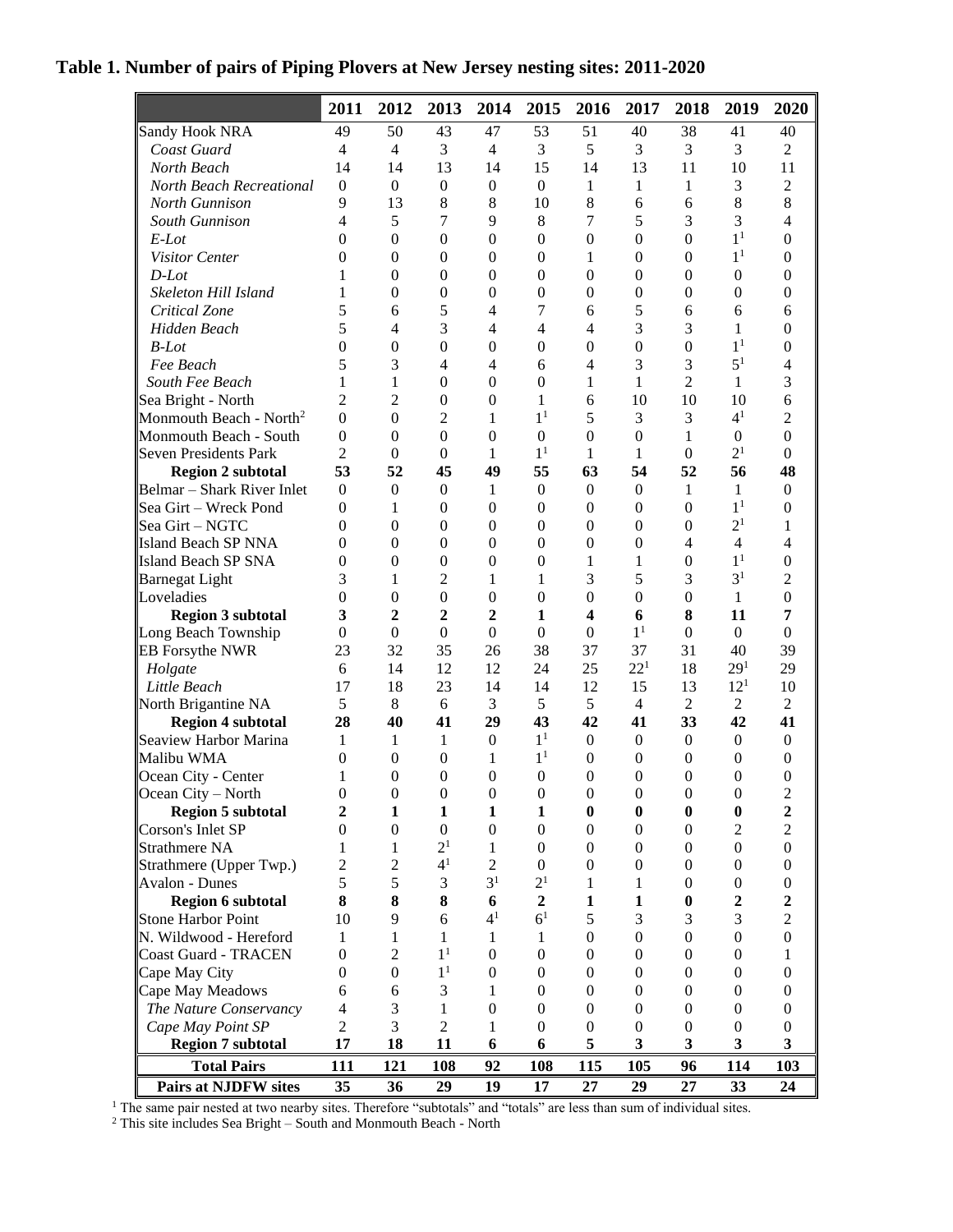# **Table 2. New Jersey Piping Plover window census results: June 1-9, 2020**

|                                              | <b>State Census Count</b> |                                   |                            | <b>Final Season Count</b> |                                   |                          |  |
|----------------------------------------------|---------------------------|-----------------------------------|----------------------------|---------------------------|-----------------------------------|--------------------------|--|
|                                              | # Pairs                   | # Unpaired<br>Adults <sup>1</sup> | # Total<br><b>Adults</b>   | # Pairs                   | # Unpaired<br>Adults <sup>1</sup> | # Total<br><b>Adults</b> |  |
| Sandy Hook Coast Guard                       | 1                         | 0                                 | 2                          | $\mathfrak{2}$            | $\boldsymbol{0}$                  | 4                        |  |
| Sandy Hook North Beach                       | $\overline{7}$            | $\mathbf{0}$                      | 14                         | 11                        | $\boldsymbol{0}$                  | 22                       |  |
| Sandy Hook North Beach Recreational          | $\overline{2}$            | $\mathbf{0}$                      | 4                          | $\mathfrak{2}$            | $\mathbf{0}$                      | $\overline{4}$           |  |
| Sandy Hook North Gunnison                    | 8                         | $\mathbf{0}$                      | 16                         | 8                         | $\mathbf{0}$                      | 16                       |  |
| Sandy Hook South Gunnison                    | $\overline{4}$            | 1                                 | 9                          | $\overline{4}$            | $\mathbf{1}$                      | 9                        |  |
| Sandy Hook E-Lot                             | $\boldsymbol{0}$          | $\overline{0}$                    | 0                          | $\boldsymbol{0}$          | $\mathbf{0}$                      | $\boldsymbol{0}$         |  |
| Sandy Hook Visitor Center                    | $\overline{0}$            | $\mathbf{0}$                      | 0                          | $\mathbf{0}$              | $\mathbf{0}$                      | $\mathbf{0}$             |  |
| Sandy Hook Critical Zone                     | 5                         | $\Omega$                          | 10                         | 6                         | $\mathbf{0}$                      | 12                       |  |
| Sandy Hook Hidden Beach                      | $\boldsymbol{0}$          | 1                                 | $\mathbf{1}$               | $\boldsymbol{0}$          | 1                                 | 1                        |  |
| Sandy Hook B-Lot                             | $\mathbf{0}$              | $\mathbf{0}$                      | $\overline{0}$             | $\mathbf{0}$              | $\mathbf{0}$                      | $\mathbf{0}$             |  |
| Sandy Hook Fee Beach                         | 4                         | $\mathbf{0}$                      | 8                          | $\overline{4}$            | $\mathbf{0}$                      | 8                        |  |
| Sandy Hook South Fee Beach                   | 3                         | $\mathbf{0}$                      | 6                          | 3                         | $\mathbf{0}$                      | 6                        |  |
| Sea Bright North                             | 6                         | 6                                 | 18                         | 6                         | 6                                 | 18                       |  |
| Monmouth Beach North <sup>2</sup>            | $\overline{2}$            | $\theta$                          | 4                          | $\overline{c}$            | $\Omega$                          | $\overline{4}$           |  |
| Monmouth Beach South                         | $\boldsymbol{0}$          | $\mathbf{0}$                      | $\overline{0}$             | $\mathbf{0}$              | $\mathbf{0}$                      | $\mathbf{0}$             |  |
| <b>Seven Presidents Park</b>                 | $\mathbf{0}$              | $\mathbf{0}$                      | $\overline{0}$             | $\mathbf{0}$              | $\mathbf{0}$                      | $\mathbf{0}$             |  |
| Long Branch                                  | $\mathbf{0}$              | $\mathbf{0}$                      | $\overline{0}$             | $\mathbf{0}$              | $\mathbf{0}$                      | $\Omega$                 |  |
| Region 2 subtotal                            | 42                        | 8                                 | 92                         | 48                        | 8                                 | 104                      |  |
| Avon-by-the-Sea                              | $\theta$                  | $\mathbf{0}$                      | $\overline{0}$             | $\mathbf{0}$              | $\overline{c}$                    | 2                        |  |
| Belmar - Shark River Inlet                   | $\overline{0}$            | $\mathbf{0}$                      | $\mathbf{0}$               | $\mathbf{0}$              | $\mathbf{0}$                      | $\mathbf{0}$             |  |
| Sea Girt - Wreck Pond                        | $\overline{0}$            | $\mathbf{0}$                      | $\mathbf{0}$               | $\mathbf{0}$              | $\Omega$                          | $\mathbf{0}$             |  |
| Sea Girt - NGTC                              | 1                         | $\mathbf{0}$                      | $\overline{c}$             | 1                         | $\mathbf{0}$                      | $\overline{c}$           |  |
| Island Beach SP - Northern NA                | $\overline{4}$            | $\mathbf{0}$                      | 8                          | 4                         | 1                                 | 9                        |  |
| Island Beach SP - Southern NA                | $\overline{0}$            | $\overline{c}$                    | $\overline{2}$             | $\overline{0}$            | $\overline{c}$                    | $\overline{c}$           |  |
| <b>Barnegat Light</b>                        | $\overline{2}$            | 1                                 | 5                          | $\mathfrak{2}$            | 1                                 | 5                        |  |
| Loveladies                                   | $\mathbf{0}$              | $\mathbf{0}$                      | $\overline{0}$             | $\mathbf{0}$              | $\mathbf{0}$                      | $\mathbf{0}$             |  |
| <b>Region 3 subtotal</b>                     | 7                         | 3                                 | 17                         | 7                         | 6                                 | 20                       |  |
| Long Beach Township                          | $\overline{0}$            | $\mathbf{0}$                      | $\overline{0}$             | $\boldsymbol{0}$          | $\mathbf{0}$                      | $\overline{0}$           |  |
| Holgate                                      | 28                        | 5                                 | 61                         | 29                        | 6                                 | 63                       |  |
| Little Beach                                 | 10                        | $\overline{2}$                    | 22                         | 10                        | $\overline{c}$                    | 22                       |  |
| North Brigantine NA                          | $\overline{c}$            | $\mathbf{0}$                      | $\overline{4}$             | $\overline{2}$            | $\mathbf{0}$                      | $\overline{4}$           |  |
| <b>Region 4 subtotal</b>                     | 40                        | 7                                 | 87                         | 41                        | 8                                 | 89                       |  |
| <b>Brigantine Beach</b>                      | $\mathbf{0}$              | $\overline{0}$                    | $\overline{0}$             | $\boldsymbol{0}$          | $\mathbf{0}$                      | $\overline{0}$           |  |
| Brigantine - Inlet (Cove)                    | $\mathbf{0}$              | $\mathbf{0}$                      | $\overline{0}$             | $\boldsymbol{0}$          | $\mathbf{0}$                      | $\mathbf{0}$             |  |
| Seaview Harbor Marina                        | $\overline{0}$            | $\Omega$                          | $\Omega$                   | $\mathbf{0}$              | $\mathbf{0}$                      | $\Omega$                 |  |
| Malibu WMA                                   | $\mathbf{0}$              | 2                                 | 2                          | $\boldsymbol{0}$          | $\mathbf{0}$                      | $\mathbf{0}$             |  |
| Ocean City - North                           | 1                         | $\overline{0}$                    | $\overline{c}$             | 2                         | $\mathbf{0}$                      | 4                        |  |
| Ocean City - Center                          | $\overline{0}$            | $\overline{0}$                    | $\overline{0}$             | $\overline{0}$            | $\mathbf{0}$                      | $\Omega$                 |  |
| <b>Region 5 subtotal</b>                     | 1                         | 2                                 | 4                          | 2                         | 0                                 | 4                        |  |
| Corson's Inlet SP                            | $\overline{c}$            | $\mathbf{0}$                      | 4                          | 2                         | $\mathbf{0}$                      | $\overline{4}$           |  |
| <b>Strathmere Natural Area</b>               | $\boldsymbol{0}$          | $\mathbf{0}$                      | $\overline{0}$             | $\boldsymbol{0}$          | $\mathbf{0}$                      | $\mathbf{0}$             |  |
| Strathmere (Upper Twp.)                      | $\boldsymbol{0}$          | 0                                 | $\overline{0}$             | $\boldsymbol{0}$          | $\mathbf{0}$                      | $\boldsymbol{0}$         |  |
| <b>Whale Beach</b>                           | $\boldsymbol{0}$          | $\mathbf{0}$                      | $\overline{0}$             | $\boldsymbol{0}$          | $\mathbf{0}$                      | $\mathbf{0}$             |  |
| Townsend's Inlet                             | $\boldsymbol{0}$          | $\mathbf{0}$                      | $\overline{0}$             | $\boldsymbol{0}$          | $\mathbf{0}$                      | $\mathbf{0}$             |  |
| Sea Isle                                     | $\mathbf{0}$              | $\mathbf{0}$                      | $\overline{0}$             | $\mathbf{0}$              | $\mathbf{0}$                      | $\mathbf{0}$             |  |
| <b>Avalon - North</b>                        | $\mathbf{0}$              | $\mathbf{0}$                      | $\overline{0}$             | 0                         | $\mathbf{0}$                      | $\mathbf{0}$             |  |
| <b>Avalon - Dunes</b>                        | $\mathbf{0}$              | $\mathbf{0}$                      | $\overline{0}$             | $\mathbf{0}$              | $\mathbf{0}$                      | $\mathbf{0}$             |  |
| Stone Harbor - Oceanfront                    | $\boldsymbol{0}$          | $\mathbf{0}$                      | $\overline{0}$             | $\boldsymbol{0}$          | $\mathbf{0}$                      | $\mathbf{0}$             |  |
| <b>Region 6 subtotal</b>                     | $\overline{2}$            | $\bf{0}$                          | 4                          | $\overline{2}$            | $\bf{0}$                          | 4                        |  |
| <b>Stone Harbor Point</b>                    | $\overline{2}$            | $\mathbf{0}$                      | 4                          | 2                         | $\mathbf{0}$                      | 4                        |  |
| N. Wildwood - Hereford Inlet                 | $\mathbf{0}$              | $\mathbf{0}$                      | $\overline{0}$             | $\mathbf{0}$              | $\mathbf{0}$                      | $\mathbf{0}$             |  |
| 2-Mile Beach - USFWS                         | $\boldsymbol{0}$          | 0                                 | $\mathbf{0}$               | 0                         | $\mathbf{0}$                      | $\mathbf{0}$             |  |
| 2-Mile Beach - LSU                           |                           |                                   |                            |                           |                                   |                          |  |
|                                              | $\mathbf{0}$              | $\mathbf{0}$                      | $\overline{0}$             | $\mathbf{0}$              | $\mathbf{0}$                      | $\mathbf{0}$             |  |
| <b>Coast Guard - TRACEN</b><br>Cape May City | 1<br>$\overline{0}$       | $\mathbf{0}$<br>$\Omega$          | $\overline{2}$<br>$\Omega$ | 1<br>$\theta$             | 1<br>$\Omega$                     | 3<br>$\Omega$            |  |
| Cape May Meadows - TNC                       | $\overline{0}$            | $\mathbf{0}$                      | $\overline{0}$             | $\mathbf{0}$              | $\mathbf{0}$                      | $\boldsymbol{0}$         |  |
| Cape May Meadows - CMPSP                     | $\boldsymbol{0}$          | $\boldsymbol{0}$                  | $\mathbf{0}$               | $\boldsymbol{0}$          | $\mathbf{0}$                      | $\boldsymbol{0}$         |  |
| Cape May Point Borough                       | $\overline{0}$            | $\mathbf{0}$                      | $\mathbf{0}$               | $\mathbf{0}$              | $\mathbf{0}$                      | $\mathbf{0}$             |  |
| <b>Region 7 subtotal</b>                     | 3                         | $\bf{0}$                          | 6                          | 3                         | 1                                 | 7                        |  |
| <b>Total</b>                                 | 95                        | 20                                | 210                        | 103                       | 23                                | 228                      |  |

**Total 95 20 210 103 23 228** 1 "Unpaired Adults" includes adults engaged in breeding behavior, sometimes with other adults, but are never confirmed with a nest

 $2$  This site includes Sea Bright – South and Monmouth Beach - North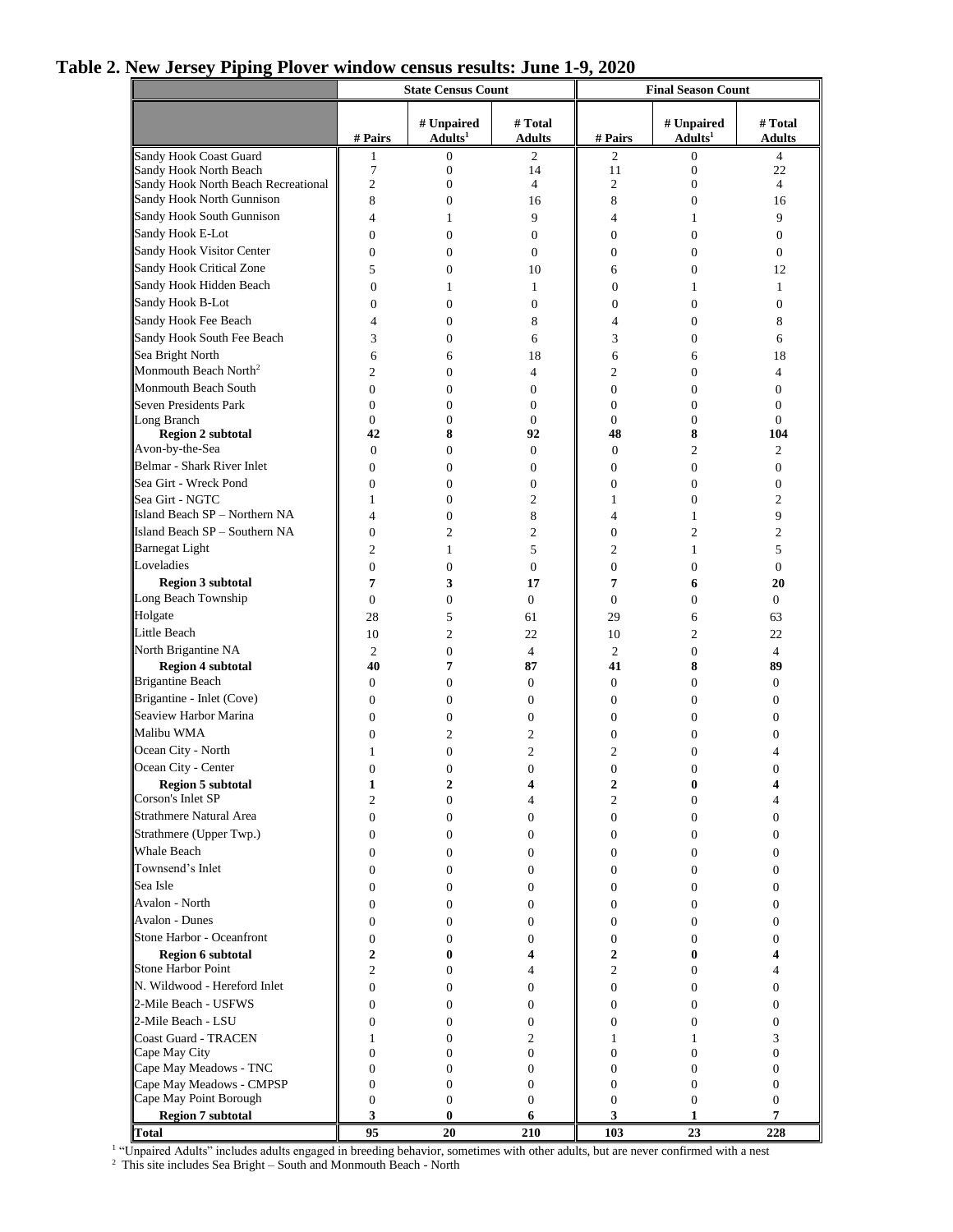### **Table 3. New Jersey Piping Plover nesting summary by sites: 2020**

|                                     | 2020                     |                          |                |                |        |                  |
|-------------------------------------|--------------------------|--------------------------|----------------|----------------|--------|------------------|
|                                     |                          | <b>Pairs</b>             | <b>Chicks</b>  | Pair           | Fledge | <b>SP Fledge</b> |
| <b>SITE</b>                         | <b>Pairs</b>             | <b>Hatched</b>           | <b>Fledged</b> | <b>Success</b> | Rate   | Rate             |
| <b>Sandy Hook NRA</b>               | 40                       | 21                       | 31             | 0.53           | 0.78   | 1.48             |
| Coast Guard                         | $\overline{2}$           | 0                        | 0              | 0.00           | 0.00   | 0.00             |
| North Beach                         | 11                       | $\overline{4}$           | $\overline{7}$ | 0.36           | 0.64   | 1.75             |
| <b>North Beach Recreational</b>     | $\overline{2}$           | $\overline{2}$           | $\mathcal I$   | 1.00           | 0.50   | 0.50             |
| <b>North Gunnison</b>               | 8                        | 8                        | 15             | 1.00           | 1.88   | 1.88             |
| <b>South Gunnison</b>               | $\overline{\mathcal{A}}$ | $\overline{\mathcal{A}}$ | 5              | 1.00           | 1.25   | 1.25             |
| <b>Critical Zone</b>                | 6                        | 1                        | 1              | 0.17           | 0.17   | 1.00             |
| Fee Beach                           | $\overline{4}$           | 1                        | 0              | 0.25           | 0.00   | 0.00             |
| South Fee Beach                     | 3                        | 1                        | $\overline{2}$ | 0.33           | 0.67   | 2.00             |
| Sea Bright - North                  | 6                        | $\overline{4}$           | 13             | 0.67           | 2.17   | 3.25             |
| Monmouth Beach – North <sup>1</sup> | $\overline{2}$           | 1                        | 1              | 0.50           | 0.50   | 1.00             |
| <b>Region 2 Subtotal</b>            | 48                       | 26                       | 45             | 0.54           | 0.94   | 1.73             |
| Sea Girt - NGTC                     | $\mathbf 1$              | 1                        | 3              | 1.00           | 3.00   | 3.00             |
| <b>Island Beach SP NNA</b>          | $\overline{4}$           | $\overline{4}$           | 5              | 1.00           | 1.25   | 1.25             |
| <b>Barnegat Light</b>               | $\overline{2}$           | $\overline{2}$           | 5              | 1.00           | 2.50   | 2.50             |
| <b>Region 3 Subtotal</b>            | $\overline{7}$           | $\overline{7}$           | 13             | 1.00           | 1.86   | 1.86             |
| EB Forsythe NWR                     | 39                       | 30                       | 65             | 0.77           | 1.67   | 2.17             |
| Holgate                             | 29                       | 21                       | 51             | 0.72           | 1.76   | 2.43             |
| Little Beach                        | 10                       | 9                        | 14             | 0.90           | 1.40   | 1.56             |
| North Brigantine NA                 | $\overline{2}$           | $\overline{2}$           | $\overline{4}$ | 1.00           | 2.00   | 2.00             |
| <b>Region 4 Subtotal</b>            | 41                       | 32                       | 69             | 0.78           | 1.68   | 2.16             |
| Ocean City North                    | $\overline{2}$           | 1                        | 3              | 0.50           | 1.50   | 3.00             |
| <b>Region 5 Subtotal</b>            | $\overline{\mathbf{2}}$  | 1                        | 3              | 0.50           | 1.50   | 3.00             |
| Corson's Inlet SP                   | $\overline{2}$           | $\overline{2}$           | $\overline{2}$ | 1.00           | 1.00   | 1.00             |
| <b>Region 6 Subtotal</b>            | $\overline{2}$           | $\overline{2}$           | $\overline{2}$ | 1.00           | 1.00   | 1.00             |
| <b>Stone Harbor Point</b>           | $\overline{2}$           | $\overline{2}$           | $\overline{0}$ | 1.00           | 0.00   | 0.00             |
| <b>Coast Guard - TRACEN</b>         | 1                        | 1                        | 1              | 1.00           | 1.00   | 1.00             |
| <b>Region 7 Subtotal</b>            | 3                        | 3                        | 1              | 1.00           | 0.33   | 0.33             |
| <b>NJDFW sites TOTAL</b>            | 24                       | 20                       | 37             | 0.83           | 1.54   | 1.85             |
| <b>All NJ sites TOTAL</b>           | 103                      | 71                       | 133            | 0.69           | 1.29   | 1.87             |
| # Active Sites                      | 20                       |                          |                |                |        |                  |

<sup>1</sup> This site includes Sea Bright – South and Monmouth Beach - North

**Pair Success** equals the percentage of pairs that hatched young (at least one chick observed).

Fledge Rate equals the number of chicks fledged per pair.

**Successful Pair (SP) Fledge Rate** equals the number of chicks fledged per pair that successfully hatched young.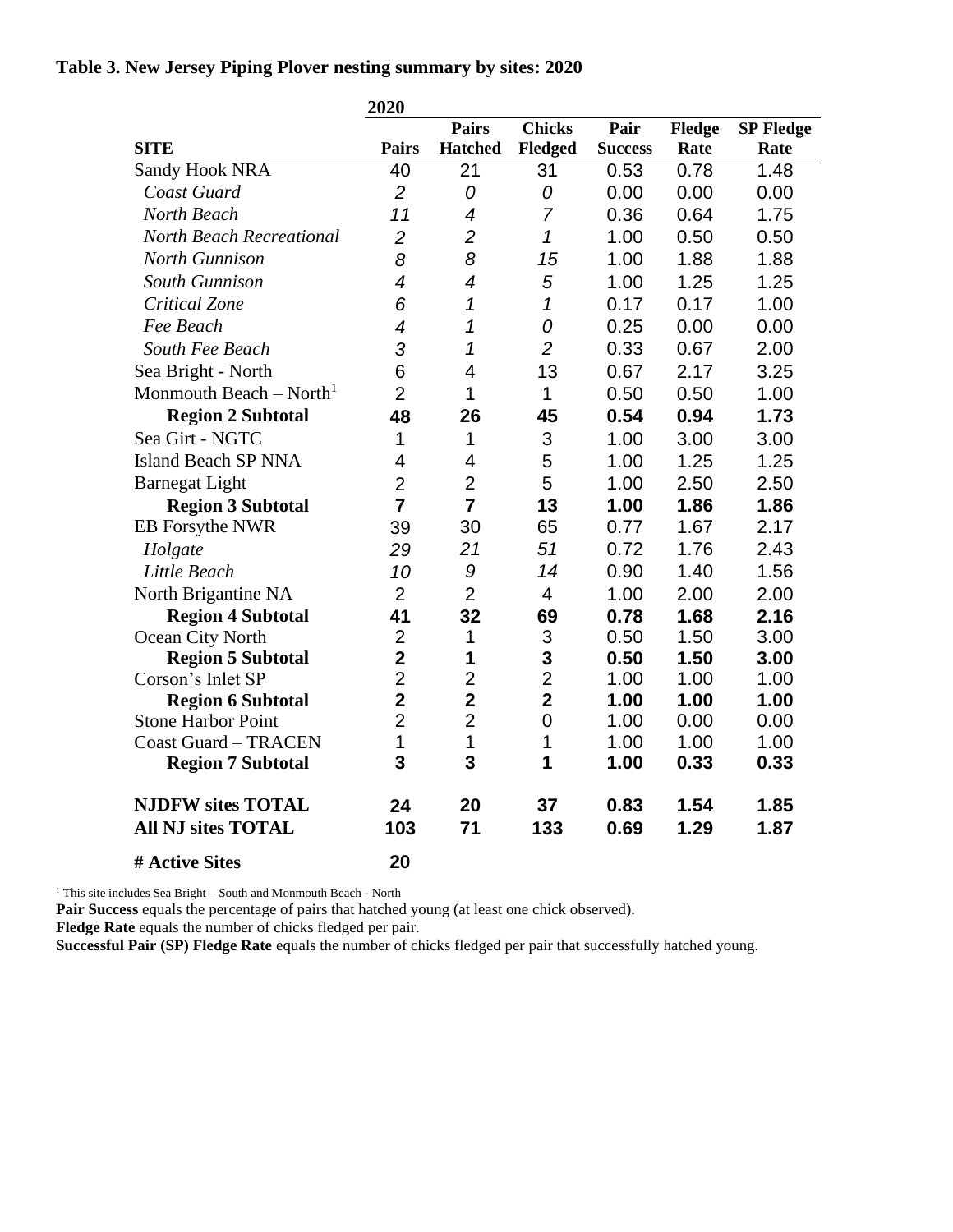# **Table 4. New Jersey Piping Plover nesting summary: 1987-2020**

|                                                               | <b>AVG 87-20</b> |                |                 |                |              |              |
|---------------------------------------------------------------|------------------|----------------|-----------------|----------------|--------------|--------------|
|                                                               |                  | Pairs          | <b>Chicks</b>   | Pair           | Fledge       | SP Fldg      |
| Site                                                          | Pairs            | Hatch          | Fledge          | <b>Success</b> | Rate         | Rate         |
| Sandy Hook Coast Guard                                        | 5.12<br>10.38    | 3.91<br>7.97   | 7.35<br>14.18   | 0.79<br>0.76   | 1.43<br>1.36 | 1.84<br>1.80 |
| Sandy Hook North Beach<br>Sandy Hook North Beach Recreational | 1.60             | 1.60           | 1.60            | 1.00           | 1.10         | 1.10         |
| Sandy Hook North Gunnison                                     | 5.93             | 4.75           | 7.43            | 0.76           | 1.15         | 1.43         |
| Sandy Hook South Gunnison                                     | 4.45             | 3.17           | 5.14            | 0.68           | 1.09         | 1.45         |
| Sandy Hook - E-Lot                                            | 0.50             | 0.50           | 0.50            | 1.00           | 1.00         | 1.00         |
| Sandy Hook Visitor's Center                                   | 0.40             | 0.20           | 0.00            | 0.50           | 0.00         | 0.00         |
| Sandy Hook D-Lot                                              | 0.20<br>0.20     | 0.20<br>0.00   | 0.40            | 1.00<br>0.00   | 2.00<br>0.00 | 2.00<br>0.00 |
| Sandy Hook Skeleton Hill Island<br>Sandy Hook Critical Zone   | 4.21             | 3.21           | 0.00<br>3.64    | 0.75           | 0.87         | 1.18         |
| Sandy Hook Hidden Beach                                       | 3.28             | 2.20           | 4.48            | 0.67           | 1.32         | 1.86         |
| Sandy Hook - B-Lot                                            | 0.50             | 0.00           | 0.00            | 0.00           | 0.00         | 0.00         |
| Sandy Hook Fee Beach                                          | 4.22             | 3.04           | 4.74            | 0.71           | 1.16         | 1.47         |
| Sandy Hook South Fee Beach                                    | 1.29             | 0.93           | 2.21            | 0.79           | 1.90         | 2.23         |
| Sea Bright North                                              | 5.48             | 3.76           | 7.57            | 0.60           | 1.23         | 1.87         |
| Monmouth Beach North<br>Monmouth Beach South                  | 2.50<br>0.57     | 1.86<br>0.57   | 3.45<br>1.71    | 0.78<br>1.00   | 1.41<br>3.00 | 1.73<br>2.40 |
| Seven Presidents Park                                         | 1.44             | 1.13           | 2.06            | 0.76           | 1.43         | 1.46         |
| Long Branch                                                   | 0.20             | 0.20           | 0.20            | 1.00           | 1.00         | 1.00         |
| <b>Region 2 Subtotal</b>                                      | 39.53            | 29.74          | 51.03           | 0.75           | 1.30         | 1.75         |
| <b>Belmar - Shark River Inlet</b>                             | 0.60             | 0.20           | 0.40            | 0.33           | 0.67         | 0.67         |
| Sea Girt - Wreck Pond                                         | 0.70             | 0.50           | 0.60            | 0.60           | 1.00         | 1.00         |
| Sea Girt - NGTC<br>Mantoloking                                | 0.83<br>4.07     | 0.67<br>3.40   | 0.83<br>6.67    | 0.67<br>0.81   | 1.33<br>1.40 | 0.00<br>1.58 |
| Island Beach SP - Northern Natural Area                       | 2.14             | 2.17           | 2.50            | 0.80           | 0.75         | 0.75         |
| Island Beach SP - Southern Natural Area                       | 0.60             | 0.40           | 0.60            | 0.67           | 1.00         | 1.00         |
| Island Beach SP - Dike                                        | 1.00             | 0.29           | 0.43            | 0.28           | 0.39         | 1.00         |
| <b>Barnegat Light</b>                                         | 3.82             | 2.71           | 4.50            | 0.77           | 1.38         | 1.83         |
| Highbar                                                       | 0.20             | 0.20           | 0.00            | 1.00           | 0.00         | 0.00         |
| Loveladies<br><b>Region 3 Subtotal</b>                        | 0.73<br>7.00     | 0.73<br>5.26   | 1.18<br>8.82    | 1.00<br>0.76   | 1.63<br>1.32 | 1.63<br>1.76 |
| Long Beach Township                                           | 0.25             | 0.25           | 1.00            | 1.00           | 4.00         | 4.00         |
| Holgate                                                       | 15.68            | 10.79          | 16.76           | 0.67           | 1.06         | 1.67         |
| Little Beach                                                  | 12.79            | 7.45           | 11.70           | 0.62           | 0.96         | 1.60         |
| North Brigantine N. A.                                        | 6.10             | 3.90           | 7.66            | 0.65           | 1.29         | 1.50         |
| <b>Region 4 Subtotal</b>                                      | 33.68            | 21.38          | 34.76           | 0.62           | 1.02         | 1.61         |
| Brigantine Beach                                              | 6.00<br>1.31     | 4.07<br>1.00   | 4.00<br>1.77    | 0.58<br>0.81   | 0.57<br>1.70 | 0.73<br>2.00 |
| Brigantine - Inlet (Cove)<br><b>Longport Sodbanks</b>         | 0.50             | 0.17           | 0.50            | 0.25           | 0.75         | 1.50         |
| Malibu Wildlife Management Area                               | 0.56             | 0.56           | 0.67            | 1.00           | 1.20         | 1.20         |
| Seaview Harbor Marina                                         | 0.33             | 0.33           | 0.67            | 1.00           | 2.00         | 2.00         |
| Ocean City - North                                            | 2.70             | 1.85           | 2.65            | 0.69           | 0.87         | 1.28         |
| Ocean City - Center                                           | 4.33             | 2.86           | 2.05            | 0.67           | 0.39         | 0.58         |
| <b>Region 5 Subtotal</b><br>Corson's Inlet State Park         | 7.65<br>3.12     | 5.24<br>2.23   | 5.65<br>2.23    | 0.68<br>0.74   | 0.80<br>0.93 | 1.05<br>0.89 |
| Corson's Sodbank                                              | 0.20             | 0.20           | 0.00            | 1.00           | 0.00         | 0.00         |
| Strathmere NA                                                 | 0.73             | 0.45           | 0.82            | 0.64           | 1.21         | 1.29         |
| <b>Strathmere</b>                                             | 2.45             | 1.50           | 1.14            | 0.69           | 0.53         | 0.73         |
| <b>Whale Beach</b>                                            | 4.88             | 3.35           | 3.65            | 0.56           | 0.63         | 0.98         |
| Sea Isle City - North                                         | 2.87             | 1.80           | 3.27            | 0.66           | 1.32         | 1.95         |
| Sea Isle City - South<br>Townsend's Inlet                     | 2.07<br>1.53     | 1.43<br>1.29   | 1.14<br>1.53    | 0.59<br>0.85   | 0.50<br>0.99 | 0.66<br>1.12 |
| Avalon - North                                                | 1.72             | 1.56           | 2.00            | 0.96           | 1.18         | 1.22         |
| Avalon - Dunes                                                | 3.65             | 2.26           | 2.50            | 0.64           | 0.82         | 1.07         |
| <b>Region 6 Subtotal</b>                                      | 14.09            | 9.65           | 10.76           | 0.72           | 0.82         | 1.09         |
| <b>Stone Harbor Point</b>                                     | 7.45             | 3.32           | 2.82            | 0.47           | 0.38         | 0.75         |
| Champagne Island                                              | 0.70             | 0.30           | 0.40            | 0.33           | 0.67         | 0.80         |
| N. Wildwood - Hereford Inlet<br>N. Wildwood - Oceanfront      | 1.56<br>2.00     | 1.00<br>1.42   | 0.67<br>0.50    | 0.54<br>0.69   | 0.33<br>0.21 | 0.36<br>0.28 |
| <b>Wildwood Crest</b>                                         | 0.20             | 0.20           | 0.00            | 1.00           | 0.00         | 0.00         |
| <b>USFWS - Cape May NWR</b>                                   | 0.20             | 0.20           | 0.00            | 1.00           | 0.00         | 0.00         |
| Coast Guard - LSU                                             | 1.26             | 0.68           | 0.58            | 0.43           | 0.42         | 0.55         |
| Coast Guard - TRACEN                                          | 2.71             | 1.82           | 2.32            | 0.63           | 0.86         | 1.14         |
| Cape May                                                      | 0.79             | 0.64           | 0.79            | 0.63           | 0.50         | 0.50         |
| Cape May Meadows<br>The Nature Conservancy                    | 4.39<br>3.52     | 3.76<br>2.97   | 4.12<br>3.16    | 0.82<br>0.92   | 0.95<br>1.04 | 1.14<br>1.10 |
| Cape May Point SP                                             | 1.61             | 1.35           | 1.61            | 0.69           | 0.80         | 0.83         |
| Higbee/Magnesite                                              | 0.20             | 0.20           | 0.00            | 1.00           | 0.00         | 0.00         |
| Cape May Ferry                                                | 0.33             | 0.00           | 0.00            | 0.00           | 0.00         | 0.00         |
| <b>Region 7 Subtotal</b>                                      | 14.24            | 9.41           | 9.29            | 0.63           | 0.62         | 0.89         |
| <b>Total NJDFW only</b><br><b>Total State</b>                 | 50.15<br>116.03  | 33.79<br>80.68 | 46.00<br>120.32 | 0.68<br>0.70   | 0.97<br>1.05 | 1.40<br>1.48 |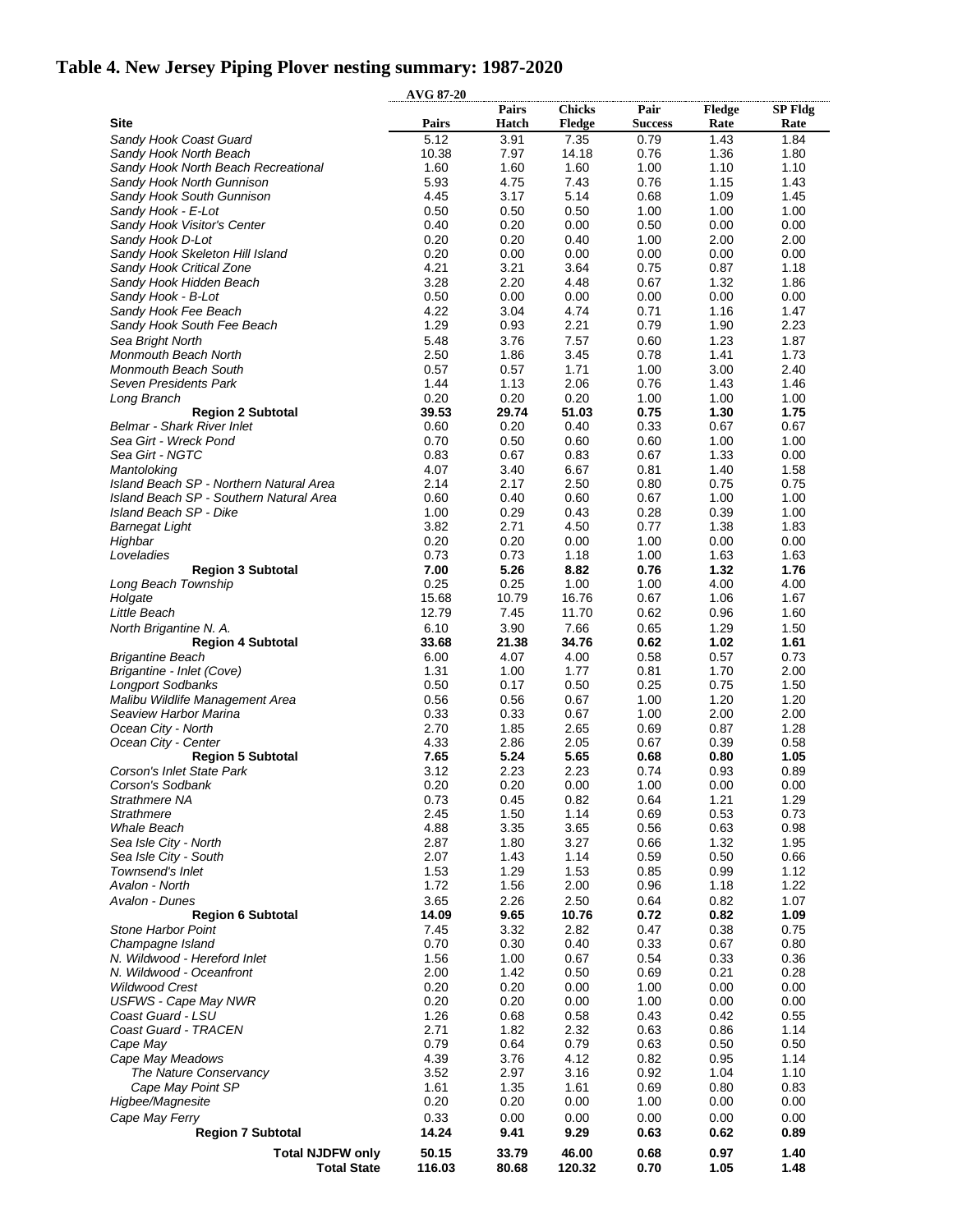